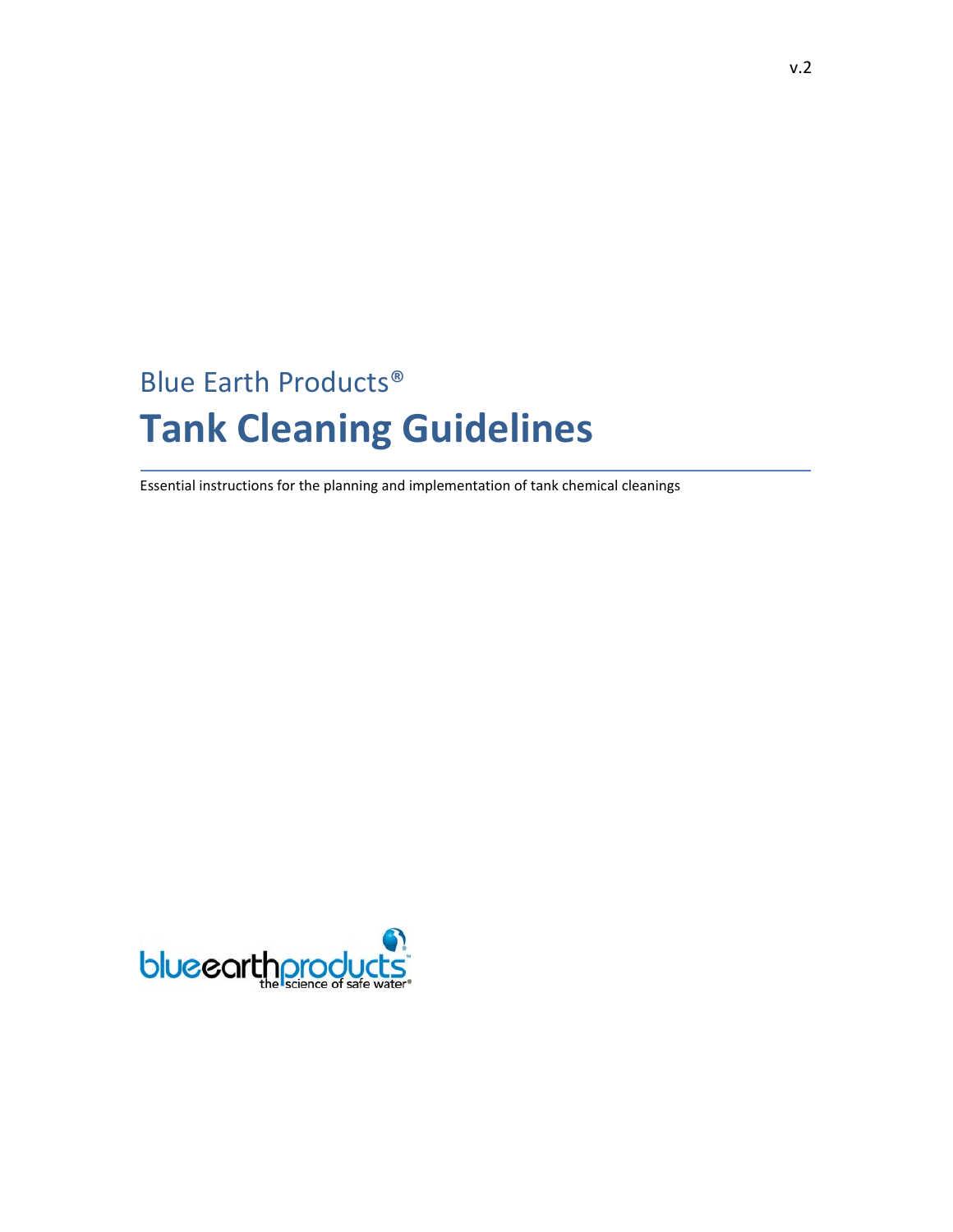

### **Table of Contents**

#### **Note:**

The procedures described within this guideline and the attachments are proprietary and may be subject to one or more copyrights, patents or pending patent applications.

Blue Earth Products® is not liable for the improper use of the information contained in this manual. This manual is intended to be used as a supplement to Blue Earth Products training.

Copyright 2016 Blue Earth Products LLC. All rights reserved Updated July 27, 2017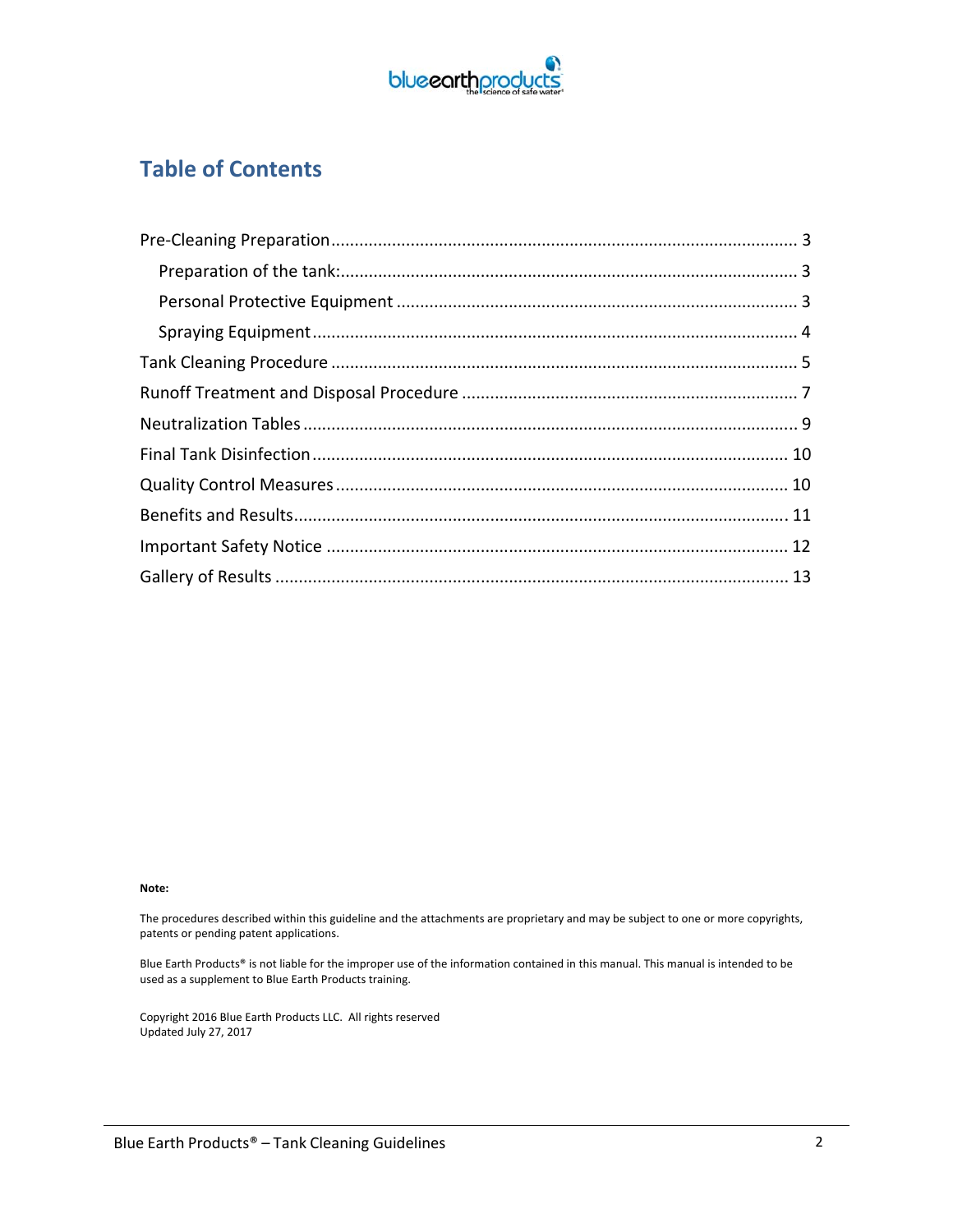

### **Pre‐Cleaning Preparation**

#### **Preparation of the tank:**

- 1. Read the "Important Safety Notice" at the end of this manual
- 2. Check access/escape routes and verify that ladders and hatches are safe and secure

#### **NOTE: IT IS CRITICAL YOU ALWAYS COMPLY WITH OSHA CONFINED SPACE AND FALL PROTECTION PROCEDURES**

- 3. Verify that electrical power is available for running the compressor and ensuring proper lighting
	- Use Shock Buster connectors for electrical equipment
- 4. Remove all power cables inside the tank
- 5. Check runoff discharge (tank drain to sewer, sump or other tank drain)
- 6. Install rinse water supply (fire hose)
- 7. Safety Assessment Form must be finalized and posted
- 8. Remove tank from service and drain completely
	- De-chlorinate water if needed, according to state and federal laws
	- Lock Out Tag Out Safety Protocol will apply
- 9. Place boot rinsing tray at entry and fill with 1:10 diluted Blue Earth Products Catalyst® or 12% Bleach
	- Step into tray each time you enter the tank
- 10. Make sure the tank has been locked out/tagged out
- 11. Remove sediment from tank floor
	- State-certified lab testing may be required for sediment disposal to determine hazardous or non-hazardous status, according to state and federal laws
- 12. Close tank drain

#### **Personal Protective Equipment**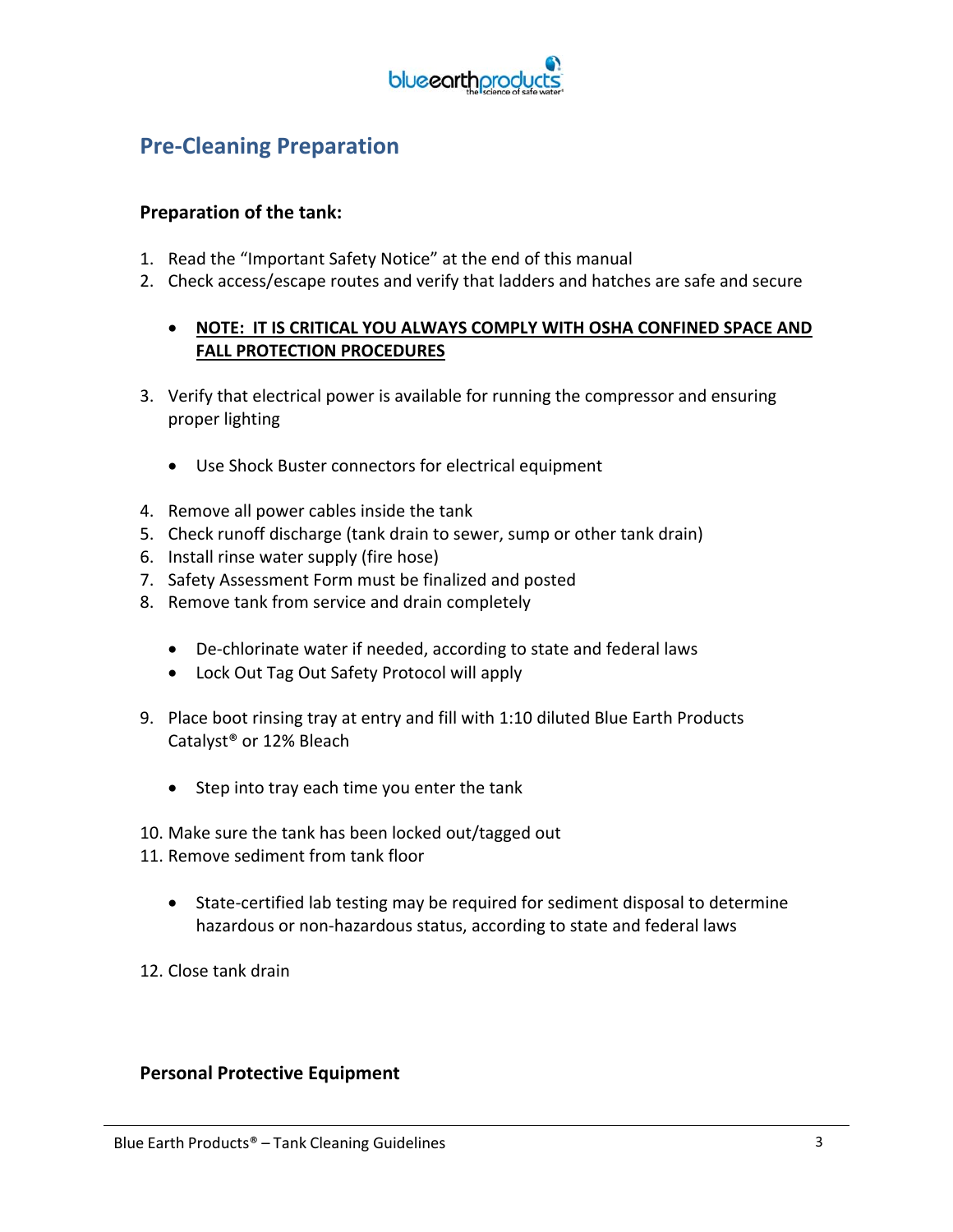

- Chemical coverall ‐ wear legs and sleeves outside boots and gloves
- Rubber boots no lace-ups
- Full-face respirator with combination organic vapor / acid gas cartridges with a minimum of a N95 pre-filter attached.
- Rubber gloves
- Hard hat
- Harness (elevated or below-ground tanks)
- Fall protection line grab and descent control device (elevated tanks)

#### **Spraying Equipment**

- Electrical compressor
- Chemical pump
- Polyethylene (PE) hose
- Quick‐connect fittings
- Spraying wand
- Spraying nozzles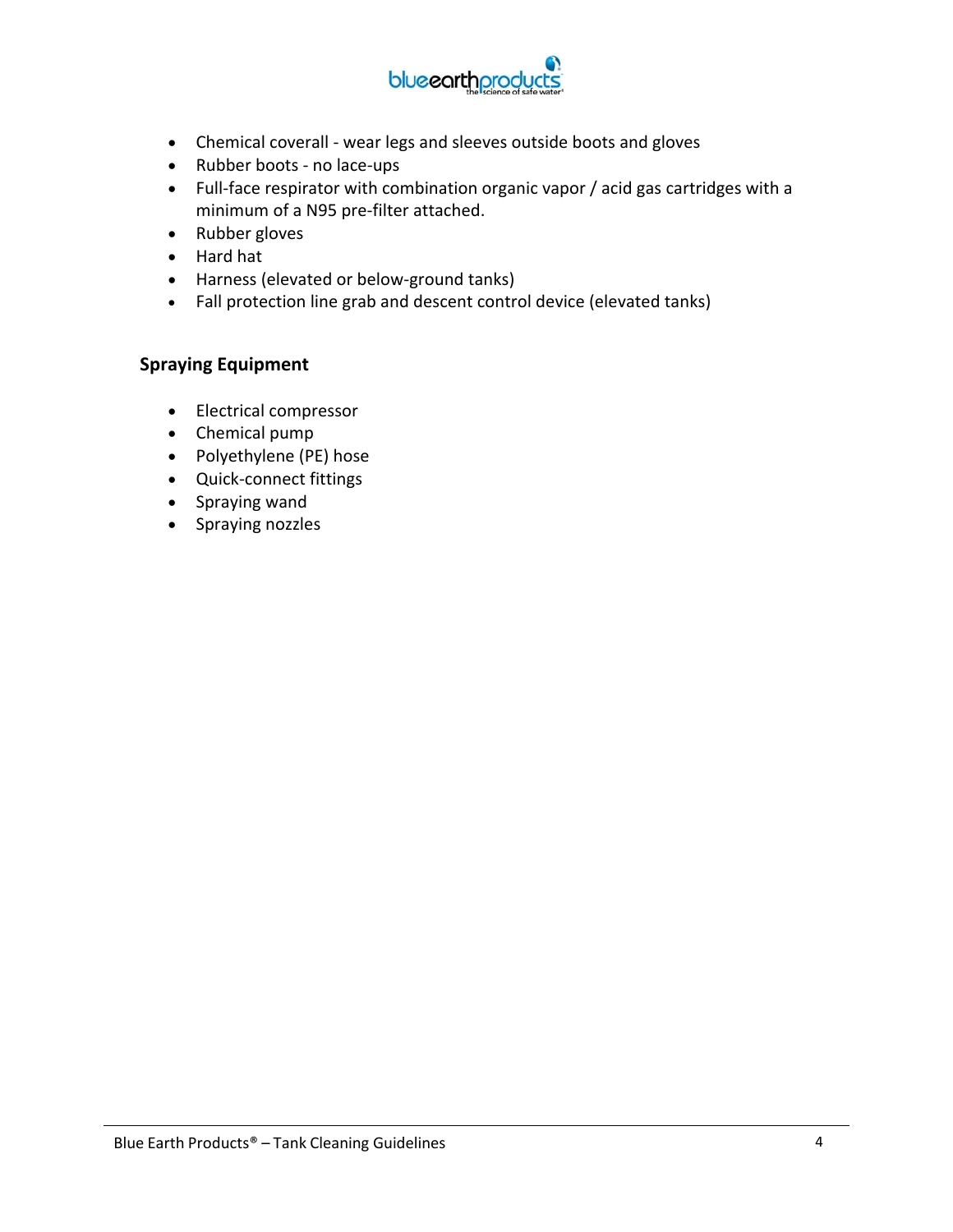

### **Tank Cleaning Procedure**

- 1. See "Quality Control Measures" for some quality control suggestions.
- 2. Mix cleaning chemistry of choice [CSR Plus**®**, Top Ultra**®**, Floran**®** Biogrowth Remover, Floran**®** Biodegreaser] as directed by your Blue Earth Products representative, with Floran**®** Catalyst at a 10:1 ratio
	- Only mix one container at a time.
	- Use the entire mixed amount even if the tank looks clean. **[IMPORTANT: CLEANERS THAT HAVE BEEN MIXED WITH FLORAN CATALYST MUST NEVER BE RECLOSED]**
	- On stainless steel, CSR Plus may be used alone. A mixture of CSR Plus with Floran Catalyst is not recommended for use on stainless steel.
	- If Floran**®** Biodegreaser is used; it must be applied prior to application of acid based cleaner of choice.
- 3. Spray tank sidewalls and all columns and pipes, use jet nozzle to reach higher parts. Allow solution to react for 1‐10 minutes before rinsing off – foaming is common. Repeat as needed for heavily contaminated areas. [NOTE: Do not let foam and solution dry on tank surfaces. Use a test patch when treating bare metal surfaces such as stainless steel or aluminum. When applying to bare metal always rinse as quickly as possible]
- 4. Install pump for circulation (if available) or mix by fire hose or squeegee.
- 5. Flush tank with fire hose
- 6. Pump neutralizer of choice into tank or discharge drain as needed for pH neutralization
	- **IT IS CRITICAL TO USE THE PROPER PUMP SYSTEM WHEN HANDLING LIQUID CORROSIVE PRODUCTS**
	- **NEUTRALIZING REACTIONS ARE EXOTHERMIC, REQUIRES CONSTANT MONITORING**
	- **DO NOT ATTEMPT TO SLURRY PUMP PHINISH‐S or PHAZE**
- 7. Check pH after each addition and mixing of neutralizer chemistry
	- Mix runoff using sump pump or fire hose
- 8. Stop adding neutralizer when pH is above 6.0 standard units.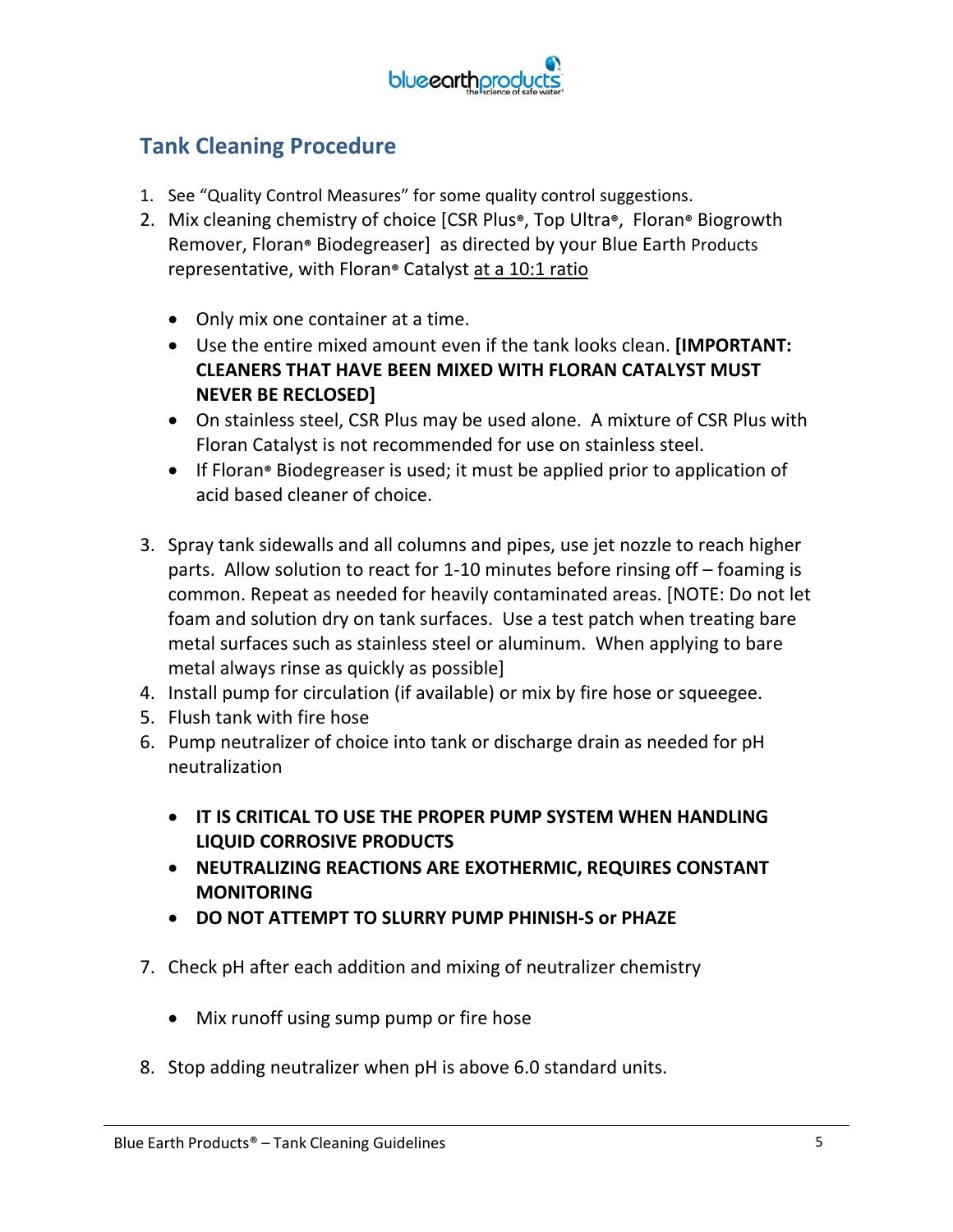

- The maximum amount of pHinish‐L**®** neutralizer needed is 0.75 gal per gal of cleaning chemistry usually less, especially in concrete tanks (See "Neutralization Tables" for additional conversions)
- 9. Flush pump with water
- 10.Discharge runoff as required to the drain, sewer or lagoon
- 11. See "Runoff Treatment and Disposal Procedure" for additional instructions
- 12.Perform final disinfection per AWWA Standard and stare regulatory requirements
- 13. Close and lock tank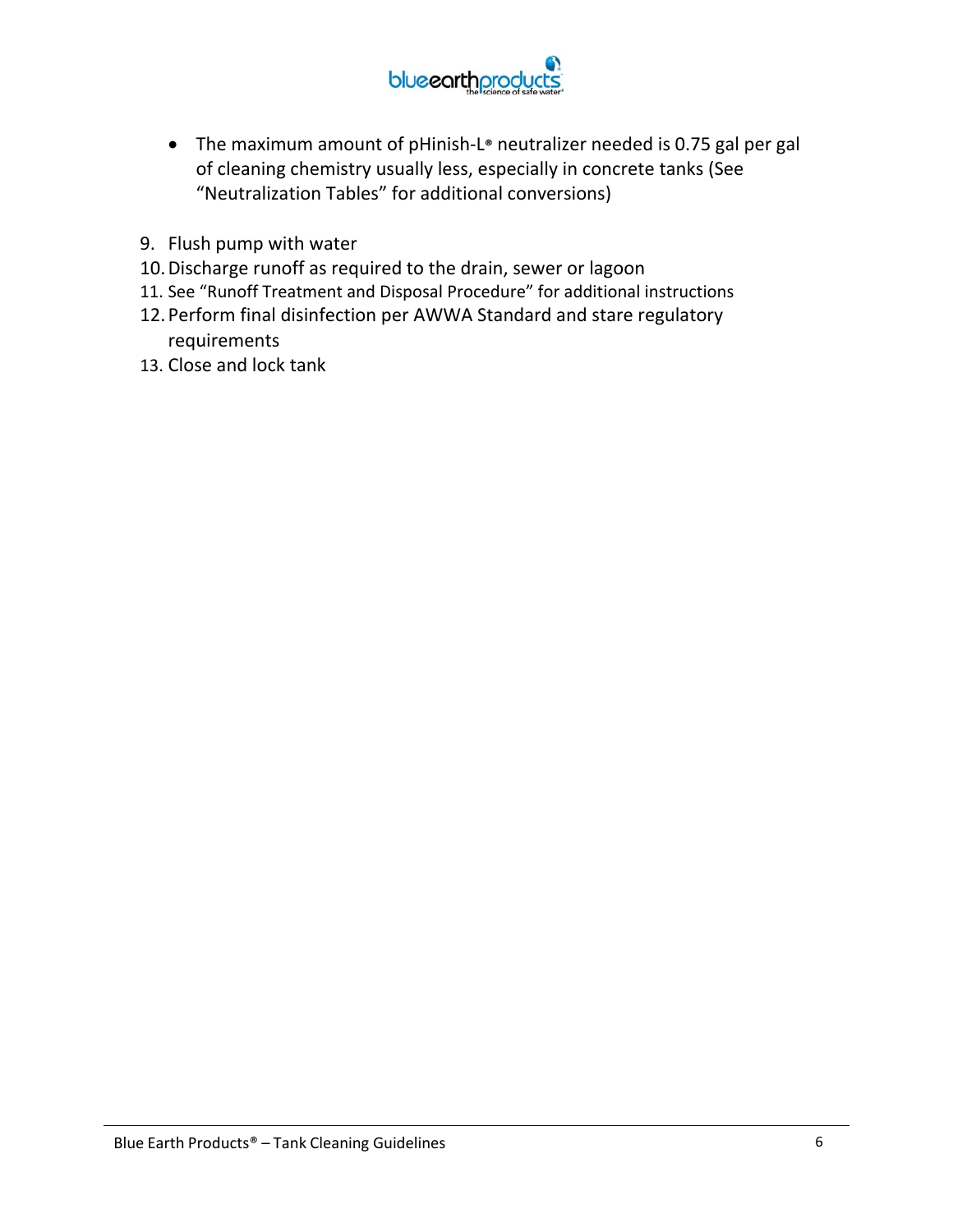

### **Runoff Treatment and Disposal Procedure**

Tank cleaning treatments using Blue Earth Products chemical products produce runoffs that need to be discharged and disposed of in compliance with state, local, and federal safety and environmental requirements. It is very important to discuss the discharge procedures with the customer before scoping or pricing a job. Customers might have their own concerns in addition to regulatory issues, but in most cases operation personnel are helpful in determining the correct procedure.

Tank cleanings produce significantly lower volumes of runoff than filter media treatments. The runoff consists of the chemicals used, the rinse water and the dissolved and suspended solids that are dislodged from the walls and present in residual sediment. In order to minimize the volume of runoff and thus make discharge easier, all heavy sediment should be flushed out of the tank before spraying the cleaning products. Final disinfection, if required, must be performed after all runoff is removed. No further flushing is done after disinfection.

Discharge of the runoff to the sewer or sludge lagoon is the preferred method of disposal. Some tanks have drains to the sewer and runoff can be flushed out easily while others have sewer manholes close enough to allow for pumping the runoff as a disposal point. If no such option is available, a pump truck can be used to collect the runoff and deliver it to the sewer plant. For discharge to the sewer, the pH of the runoff usually has to be adjusted to 6‐9. Blue Earth Products has three products that can be utilized to accomplish the neutralization process: pHinish‐L**®**, pHinish‐S**®** & pHaze**®**.

Discharge to a ground or storm drain is less desirable than discharge to the sewer or sludge lagoon and usually requires approval from the city who must have a National Pollutant Discharge Elimination System (NPDES) permit in accordance with the Clean Water Act. If the customer approves, the runoff has to be neutralized, de‐chlorinated and sometimes filtered through a sediment bag before draining or pumping it out of the tank.

#### **Runoff Procedure**

- 1. Rinse all tank walls
- 2. Collect runoff on tank bottom (closed drain)
- 3. Check pH using a pH strip. The runoff will usually be acidic (pH 1.5‐6.0)
- 4. **pHinish‐L** ‐ Pump pHinish‐L into the tank. The maximum amount needed is 75% of the volume of the cleaning chemistry (see "Neutralization Table") used (e.g. 3 gal of pHinish‐L per 4 gal of Top Ultra). Start with no more than 1/3 of the maximum amount of pHinish‐L required.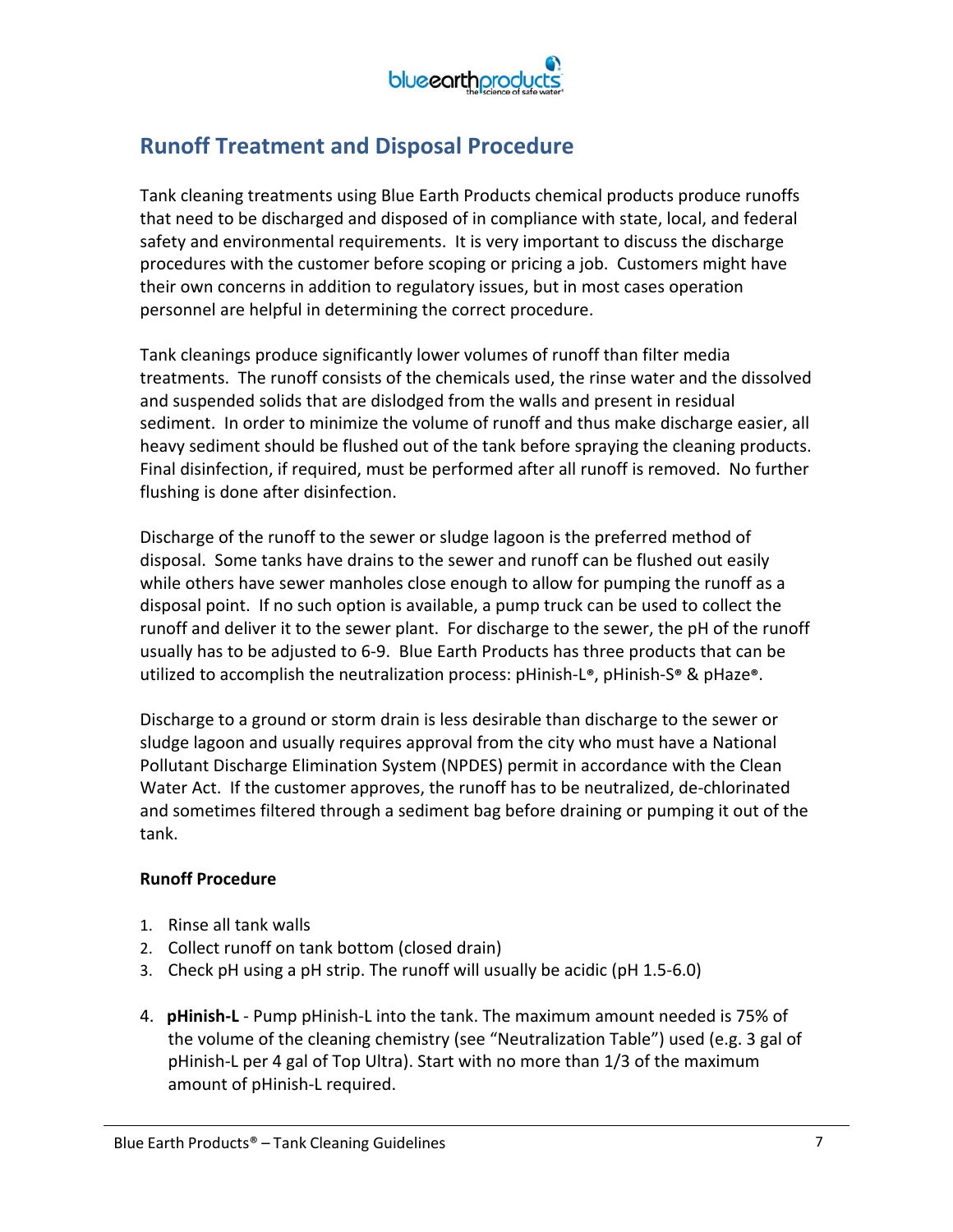

**pHinish‐S** ‐ When using pHinish‐S, the most common mistake is overshooting the pH. This occurs primarily because pHinish‐S must first dissolve before the neutralization reaction occurs thereby resulting in a delayed reaction and overshooting. The way to combat this is to first mix 4‐5 lbs of pHinish‐S in a 5‐gallon bucket with 4‐5 gallons of water. Always wear PPE and perform the operation slowly because the dilution reaction is exothermic (significant heat generation ‐ the water could rapidly boil if improperly mixed). When pHinish-S is in solution it will neutralize the runoff almost instantly and completely making your pH checks more accurate.

**pHaze** – This product is buffered and dissolves quickly. There is no risk of overshooting the pH, therefore it may be applied in its dry form. In confined spaces, the use of pHaze poses a risk of suffocation as it evolves carbon dioxide gas during the neutralization reaction. Neutralize outside of the confined space whenever possible. If neutralization must be performed in the confined space, adequate air movement and exchange must be provided for. A personal oxygen gas meter should always be used.

- 5. Mix the runoff in the tank using a pump, fire hose or squeegee
- 6. Check pH and add neutralizer until pH is above 6.0 **then stop\***  [Note: add neutralizer outside of tank if possible to avoid recontamination with precipitated particles]
- 7. If de‐chlorination is required before disposal (for storm drain discharge), spread sodium thiosulfate across the surface of the runoff at approximately 5 oz. (140 g) per 1,000 gallons of runoff – mix
- 8. If filtration is required for storm drain discharge, attach a filtration dirt bag to pump discharge hose and pump the runoff through the bag. The bag can be disposed of in any landfill.
- 9. Rinse and drain or pump out the tank

\* A strong neutralizer such as pHinish‐L or pHinish‐S can easily cause the run‐off to become highly basic, therefore care must be taken not to over dose.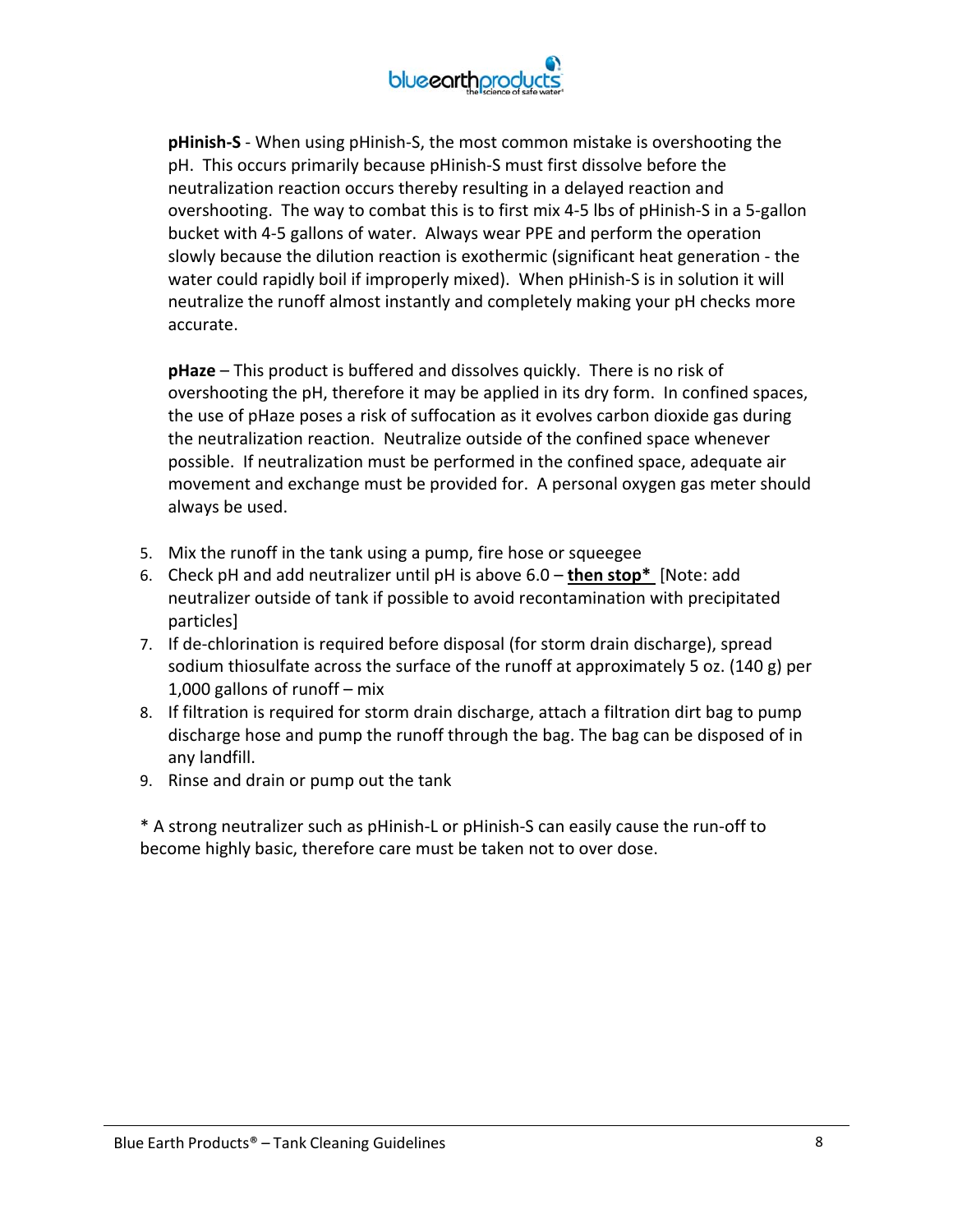

#### **Neutralization Tables**

The following tables can be used to determine the maximum amount of neutralizing chemical needed to neutralize a unit volume of Blue Earth Products cleaning chemistry.

|                                                        | pHinish-S (lbs) | pHinish-L (gal) | pHaze (lbs) |
|--------------------------------------------------------|-----------------|-----------------|-------------|
| 1 gal mix - CSR Plus® w/Floran® Catalyst               | 1.32            | 0.50            | 3.29        |
| 1 gal mix - Top Ultra® w/Floran® Catalyst              | 2.01            | 0.76            | 5.03        |
| 1 gal mix - Filter Fit <sup>®</sup> w/Floran® Catalyst | 2.01            | 0.76            | 5.03        |

**Table 1** – Neutralization conversions for acidic cleaning solutions (max amount required).

|                                      | pHinish-S (lbs) | pHinish-L (gal) | pHaze (lbs) |
|--------------------------------------|-----------------|-----------------|-------------|
| 1 lbs - Media Master <sup>®</sup>    | 0.40            | 0.15            | 0.99        |
| 1 lbs - Media Master <sup>®</sup> RR | 0.30            | 0.12            | 0.76        |
| 1 lbs - neXt®                        | 0.28            | 0.11            | 0.70        |

**Table 2** – Neutralization conversions for acidic cleaning solids (max amount required).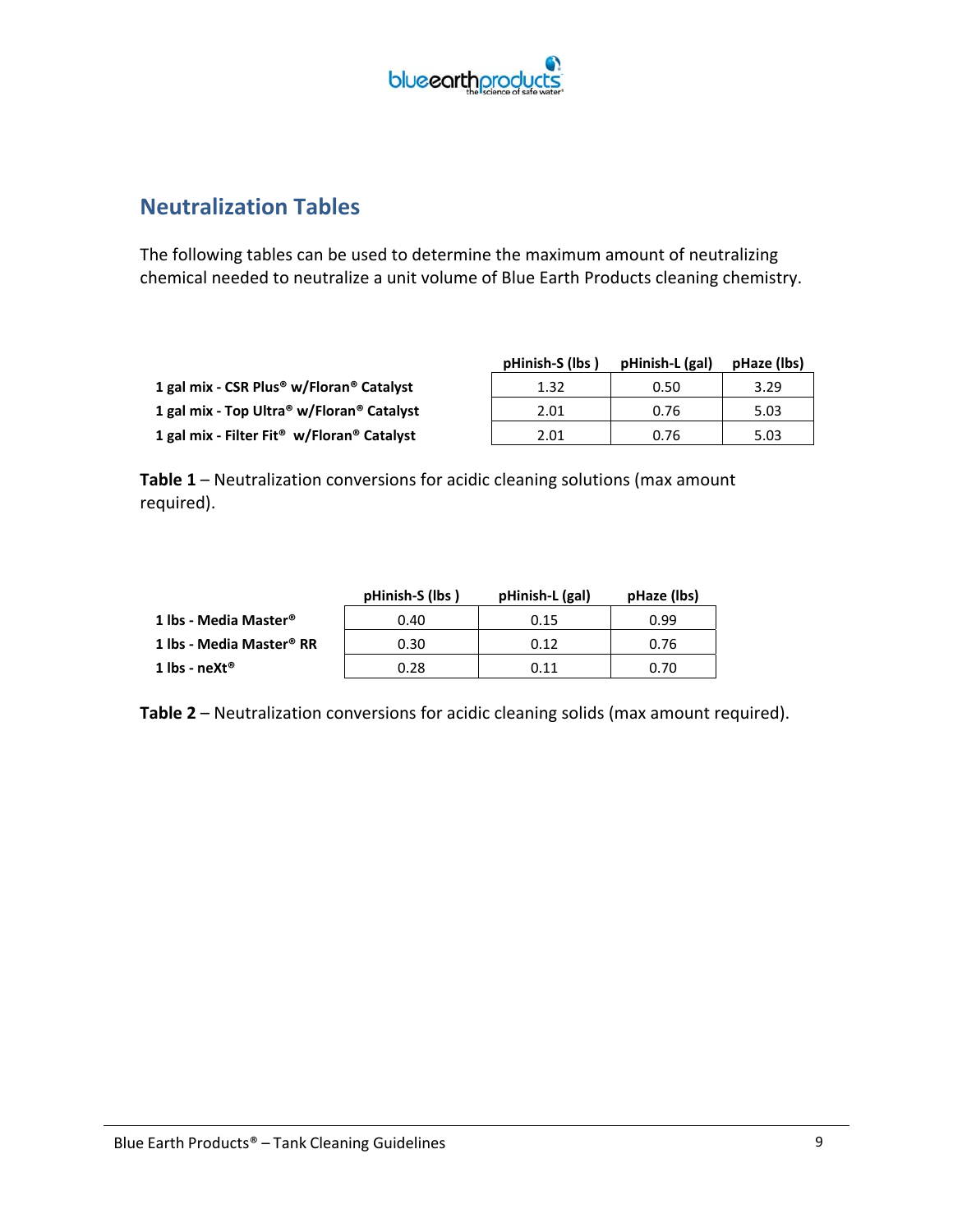

## **Final Tank Disinfection**

#### **Disinfection according to AWWA Standard C 652‐92**

- 1. Prepare a chlorine solution of at least 200 ppm free chlorine. This is equal to 1 cup of 10% (available chlorine) NSF Standard 60 bleach in 15 gallons of water. Bleach (same as sodium hypochlorite solution) can be obtained in different strengths. Make sure to adjust bleach dosage to strength (e.g. double the dosage for 5% bleach).
- 2. Spray the mixture onto every surface that comes into contact with water. Include all plumbing the ladder and your boots. Spray the insides of inflow/outflow pipes as far as possible. Pour remaining bleach into inflow/outflow pipe(s).
- 3. Exit tank and close manhole. The tank should sit empty for 30 minutes before re‐ filling.
- 4. Sample and report Bacteria Testing (BacT) as required by regulatory agencies.

#### **Quality Control Measures**

- 1. Take photos of the tank before and after treatment
- 2. Determine off-line tank chlorine demand before and after cleaning
- 3. Compare water quality data upstream and downstream of tank before and after cleaning
- 4. Have a certified tank inspector prepare a tank inspection report to identify repair needs and condition of paint coatings
- 5. Perform complete laboratory analysis of rinsate and solids (part of discharge procedure)
- 6. Execute bacterial testing of bulk water after re‐filling according to AWWA Standards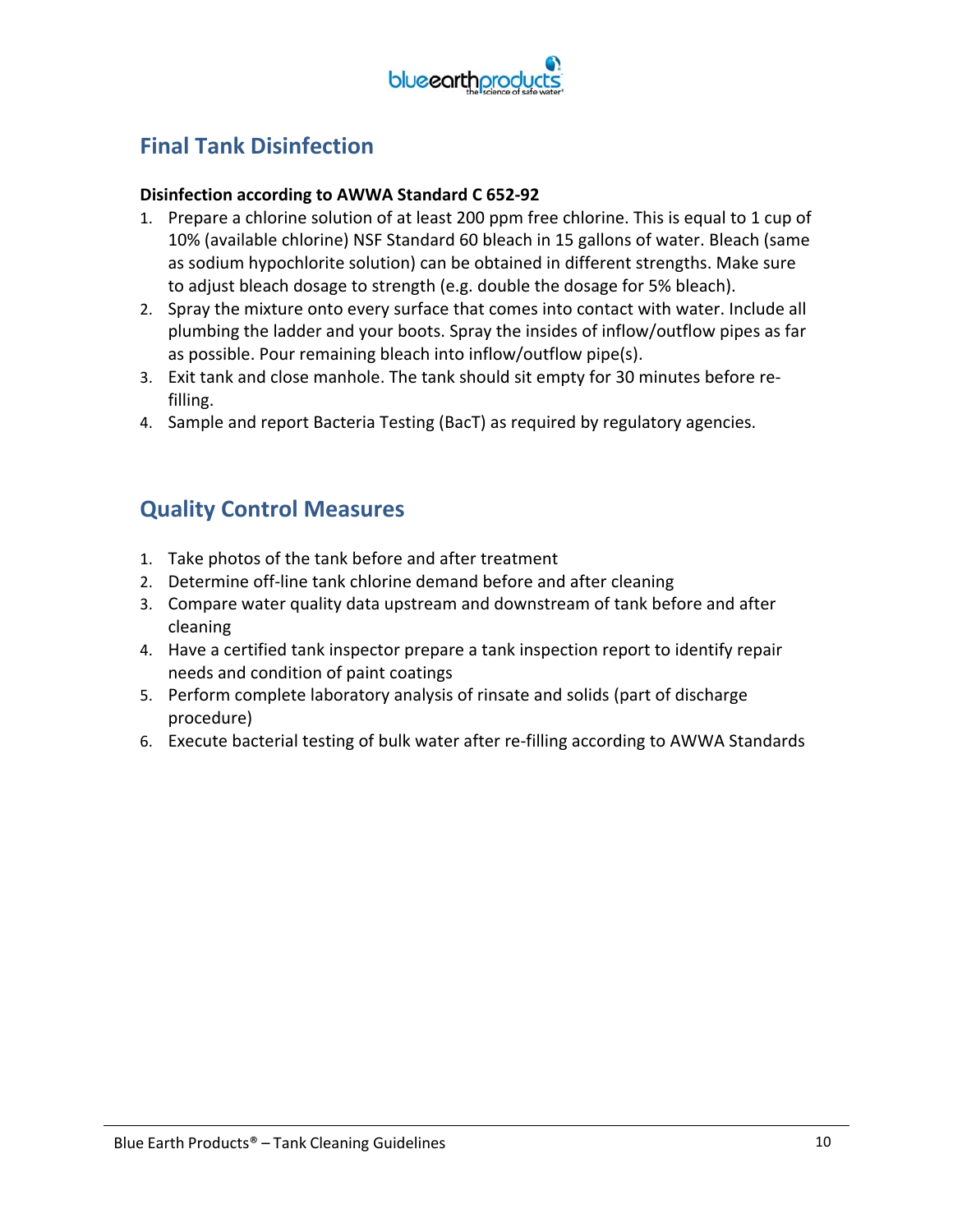

### **Benefits and Results**

- 1. Complete removal of surface deposits from all tank surface materials
	- Removes disinfectant demand and contribution to disinfection byproduct (DBP) generation and improves finished water quality
	- Water quality improvement from elimination of water‐borne surface contamination
	- Reduction or elimination of risk of microbiological corrosion (MIC) and under deposit corrosion
- 2. Improved tank inspection:
	- Early detection of paint coating failure and corrosion, extended paint coatings lifetime, clearly visible tank surfaces
	- Non aggressive towards materials used in water tank construction
	- No surface damage from high‐pressure spray applications and brushing of surfaces
- 3. Low labor and downtime for cleaning
	- Treatment of all surface areas without need for scaffolding
	- Reduces out of service time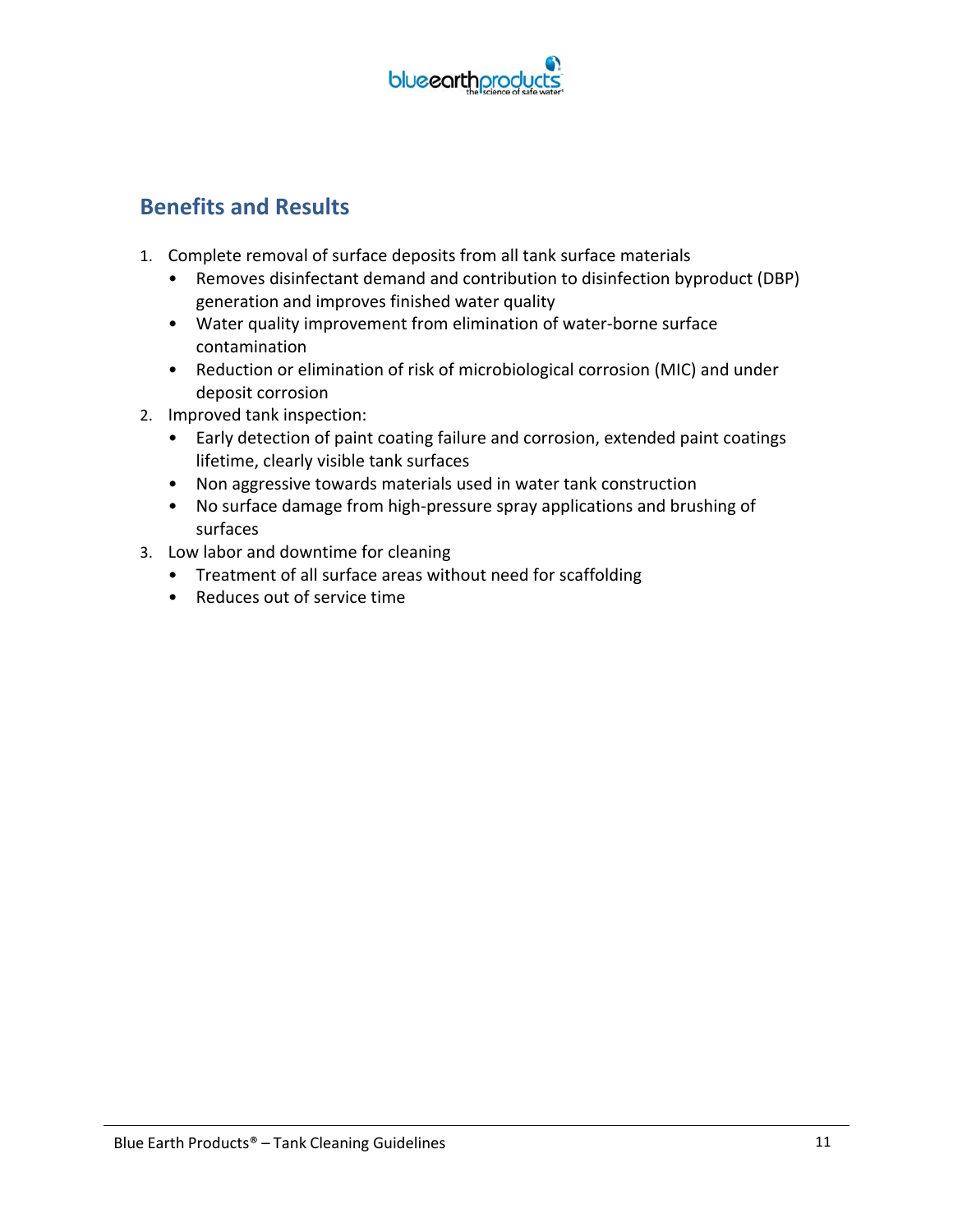

#### **Important Safety Notice**

You are working with corrosive chemicals. These can be acids, caustics or oxidants. The products used can do harm through contact with the skin and eyes, ingestion and inhalation. The products are certified for use in drinking water facilities under Standard NSF-60. This means that they do not pose a health risk for drinking water customers if applied properly. This does not mean they do not pose a risk for those who apply the products.

Flush immediately if you come in contact with any of the chemicals. The neutralizer of choice can cause long‐lasting, slow healing burns and severe eye damage. (The use of pHaze**®** can help eliminate the hazards of handling hazardous caustic products). Avoid contact and flush extensively if you get splashed. Do not ignore any small contact even if it does not burn immediately.

- 1. Review all Safety Data Sheets (SDS) for the products to be used prior to starting.
- 2. Find out the local emergency phone number that is used at the water plant in case you need medical attention.
- 3. Install a garden hose equipped with a nozzle as an emergency water supply. Leave water turned on and place nozzle where it can be easily reached. Use this for rinsing if you come in contact with any chemicals.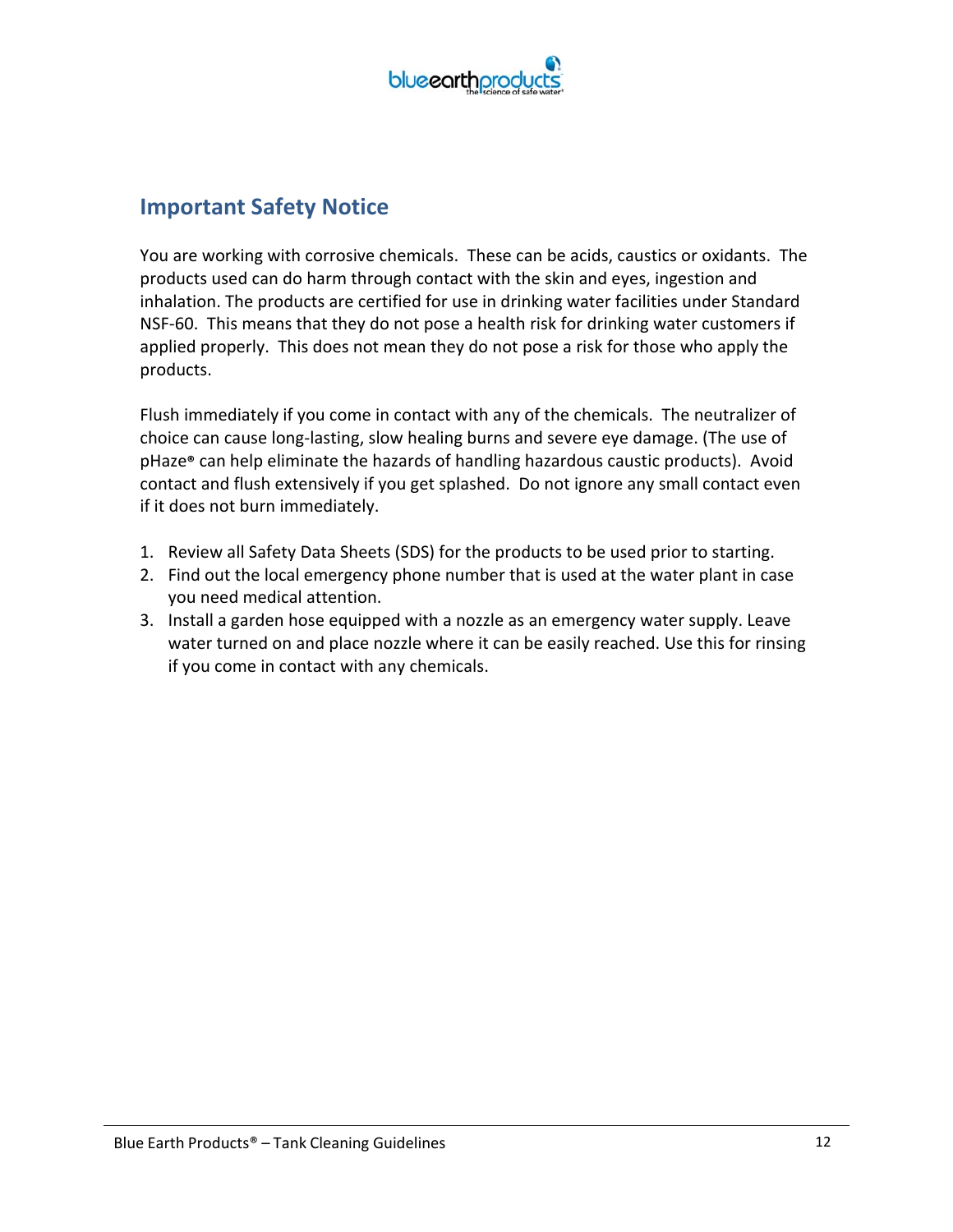

### **Gallery of Results**

The images in this section show the benefits of performing chemical surface cleaning over other methods.



**Figure 1** – (a) side by side example of dirty vs. chemically cleaned coated tank. (b) side by side example of dirty vs. chemically cleaned concrete tank.



**Figure 2** – (a) Steel tank after power washing. (b) same tank after chemical cleaning.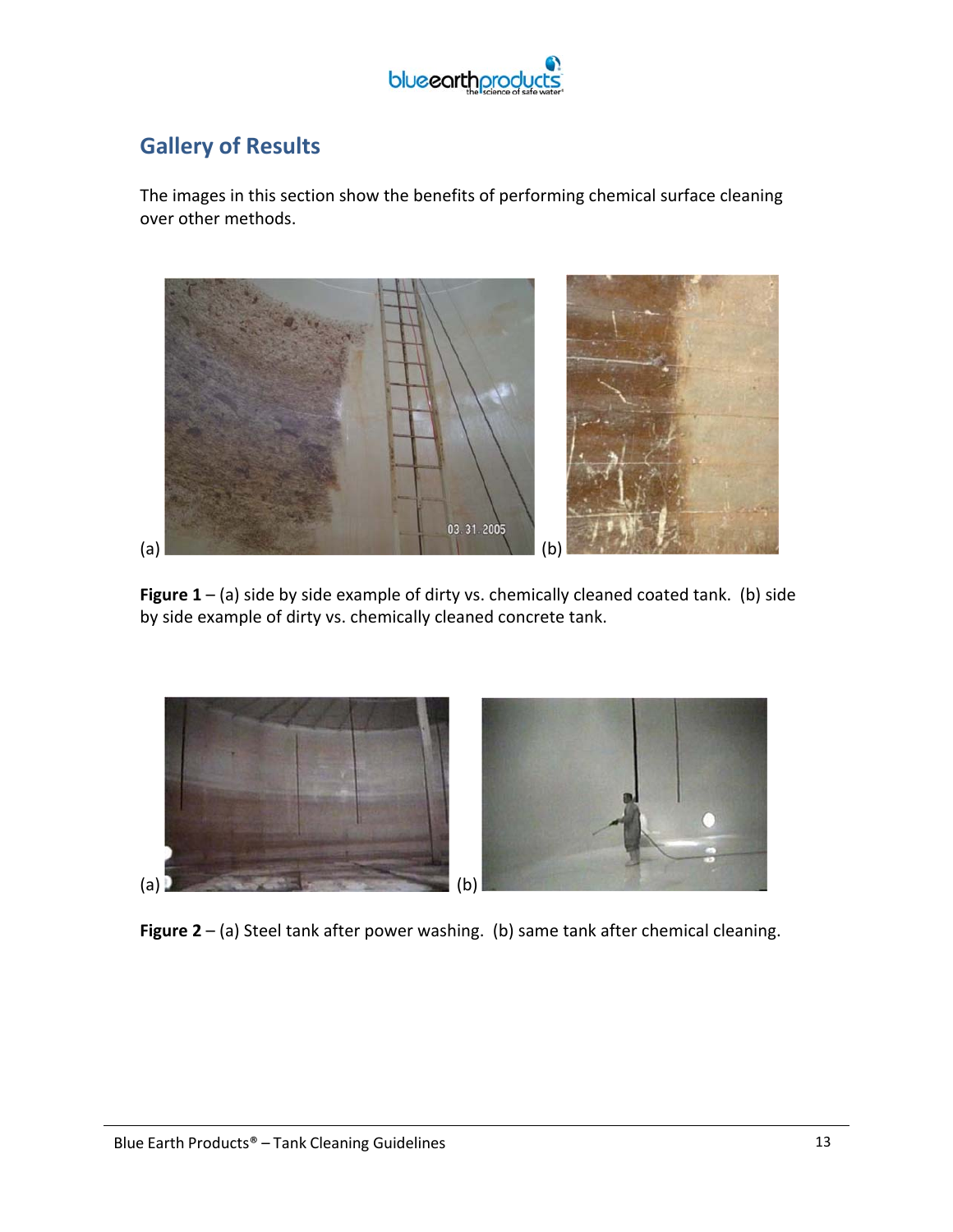



Figure 3 – (a) after wash-down inspection remains difficult. (b) after chemical cleaning, accurate inspection can occur.



**Figure 4** – (a) after traditional wash‐down. (b) after chemical cleaning showing neutralized runoff on the floor of the tank, ready for final rinse.